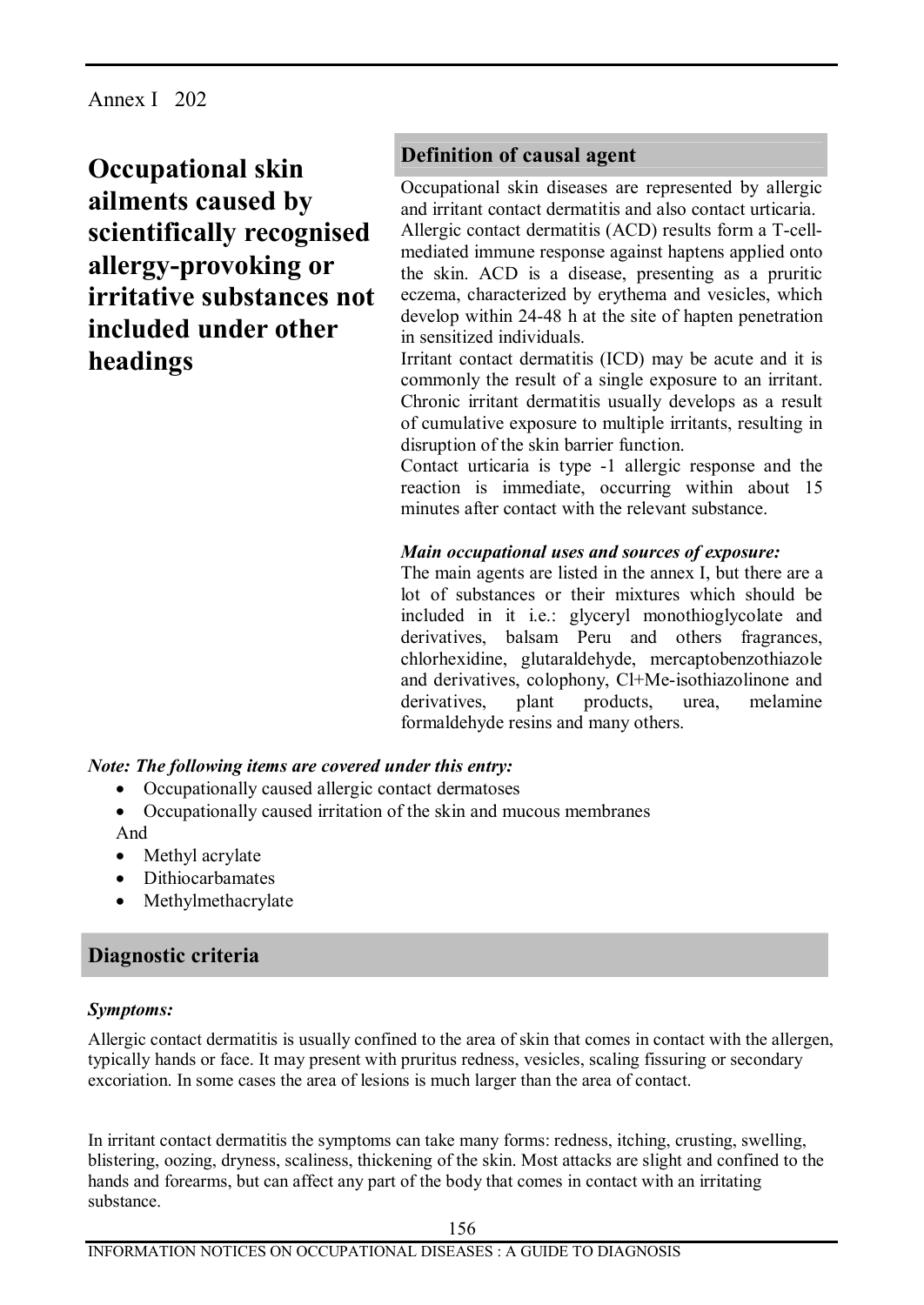Main symptoms of contact urticaria: red, itchy skin, inflamed skin, welts (in hives).

Anamnesis: The development of the skin lesions are in direct relationship to the work schedule. There is a recurrence of the disease on re-exposure to the same agent.

Immunological criteria: Allergic contact dermatitis is investigated by patch testing for all the suspected substances present at the workplace. The relevance of a positive reaction must be assessed.

There is no test for irritant contact dermatitis. The diagnosis is made by the history of exposure to known irritants and the exclusion of allergy on appropriate patch testing.

In cases of contact urticaria, prick tests and estimation of specific IgE antibodies in blood should be performed.

## **Exposure criteria**

See below sections on:

*Occupationally caused allergic contact dermatoses* and on

*Occupationally caused irritation of the skin and mucous membranes.*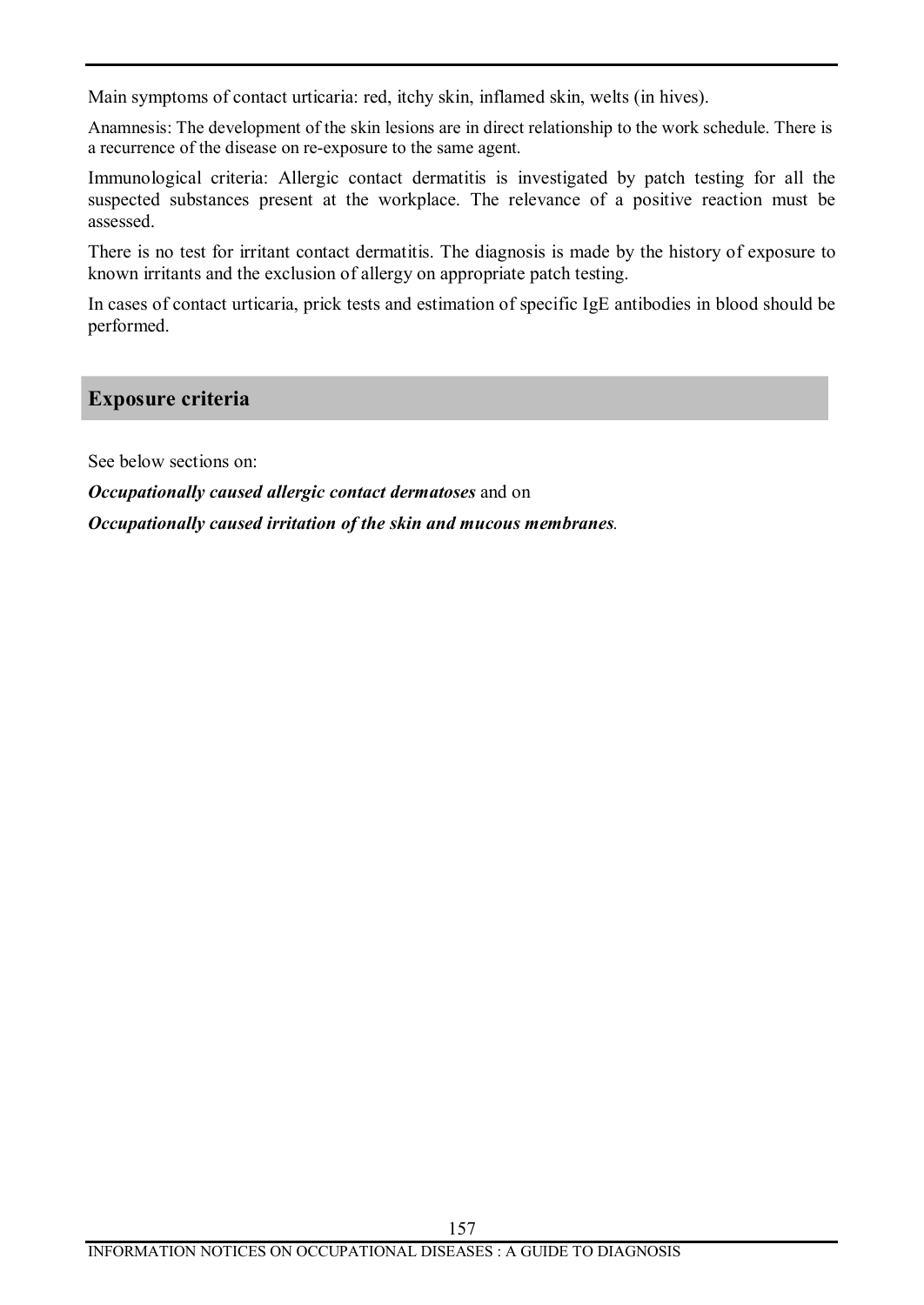# **Occupationally caused allergic contact dermatoses**

## **Definition of causal agent**

The most common presentation for occupationally caused dermatoses are those of allergic contact dermatitis (synonym: allergic contact eczema), of contact urticaria and protein contact dermatitis.

Main causal agents are complex molecules with a molecular mass of less than 1000 Daltons, which are haptens or incomplete antigens, or proteins, which are complete antigens. Haptens are the most common cause of allergic contact dermatitis

A large number of substances may be responsible for occupationally caused allergic dermatoses. The main categories, with some examples are:

**I** Low molecular mass substances

Metals and/or their compounds (e.g. nickel and its compounds, hexavalent chromium compounds, water-soluble trivalent chromium compounds, cobalt compounds) Rubber and plastic chemicals (e.g. accelerators:

resins, hardeners)

Dyes and dye intermediates (e.g. paraphenylene-diamine)

- **II** Macromolecules Substances of animal or plant origin e.g. natural rubber latex
- **III** Photo-allergens Plants, fragrances

# **Diagnostic criteria**

An allergic skin disease may be dependent on:

- personal factors, including genetic factors,
- · exogenous factors: chemical structure of the sensitizing agent, its concentration, the type of diluting agent or dispersant used (these may act as irritants through lipolytic action, modifying the pH of the skin and the skin defence system),
- site and extent of contact
- · climatic conditions: e.g. temperature, humidity, sunlight (ultraviolet radiation).

*Sites of the lesions*: linked with contact with the product in question. In some cases the area of lesions is larger than the area of contact.

*History:* occupational exposure to a substance known to trigger dermatoses. The development of the skin lesions are in direct relationship to the work schedule. There is recurrence of the disease on reexposure to the same agent.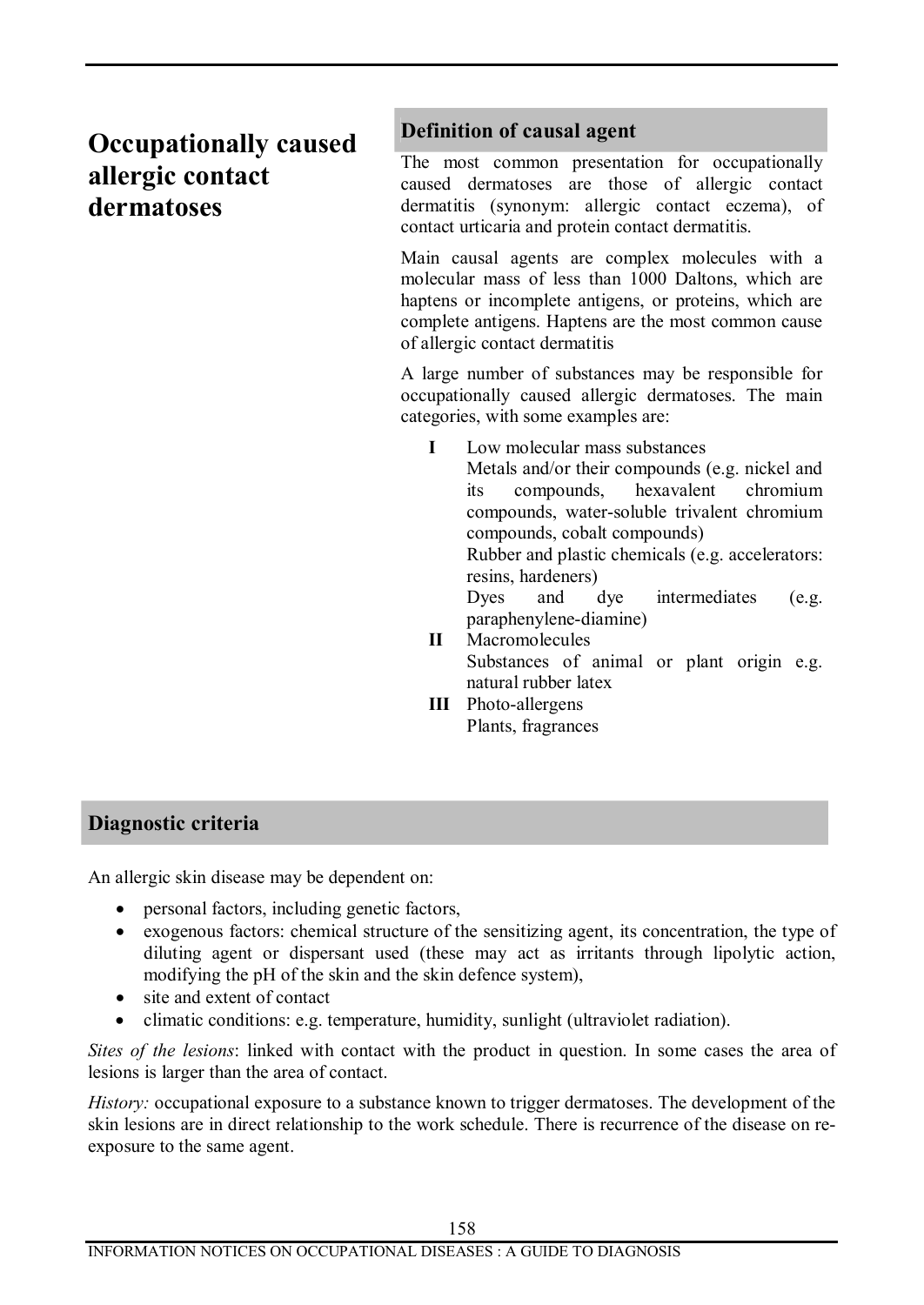### **Immunological criteria**

Patch tests should be carried out for all the suspected allergens present at the workplace. The interpretation of the results requires expertise in patch testing and dermatology. In cases of photosensitivity and contact urticaria, special test should be carried out (e.g. photo patch tests, prick test).

If positive, these tests together with appropriate sites of lesions and anamnesis provide adequate proof of the occupational origin of the disease, although such an origin cannot be wholly discounted if the tests are negative.

### **Exposure criteria**

*Minimum intensity of exposure:* There is a dose/effect relationship in the onset of allergic contact dermatitis, but in individual cases it usually is not possible to determine it retrospectively. Usually the exposure is greater for sensitization than for elicitation.

*Minimum duration of exposure:* In exceptional cases, a single contact is sufficient to cause sensitization (with dinitrochlorobenzene, dinitrofluorobenzene and methacrylates). Normally, several instances of exposure are required over periods wich vary enormously in length. The sensitization period is generally 10 to 15 days from the first occupational contact, but usually much longer. After this period, any further exposure causes the lesions to appear rapidly. If sensitization occurs prior to occupational exposure the minimum exposure period may be shorter.

*Maximum latent period:* A few days.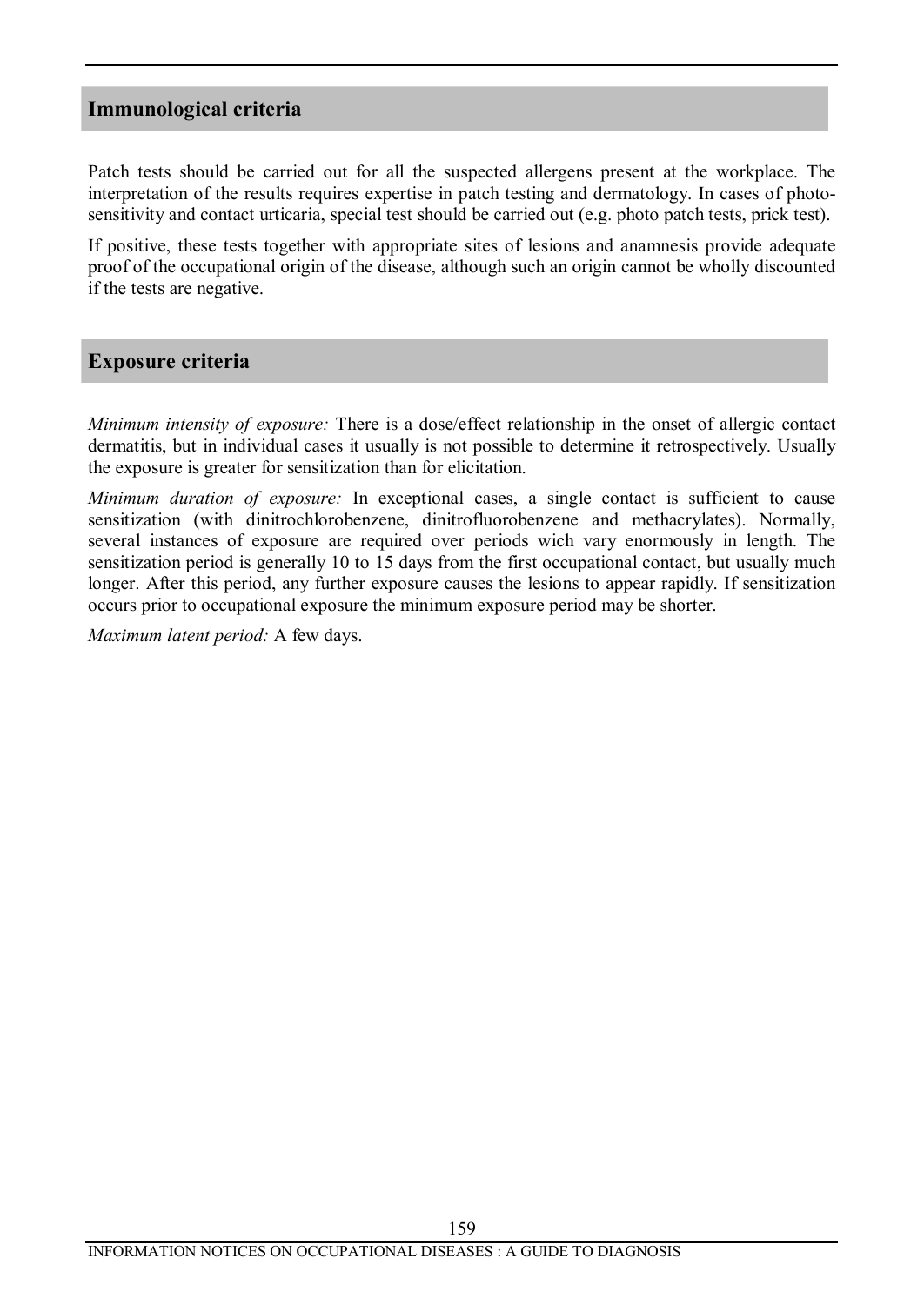# **Occupationally caused irritation of the skin and mucous membranes**

## **Definition of causal agent**

Considered as causing irritation: non-corrosive substances and preparations which, through immediate, prolonged or repeated contact with the skin or mucous membranes, cause inflammation

Considered as corrosive: substances and preparations which, on contact with living tissues, cause severe damage.

A substance can cause irritation at low concentrations and be corrosive at higher concentrations.

Some physical agents are capable, in themselves, of producing an irritation reaction, such as, for example, dusts in contact with the mucous membranes of the eyes or respiratory tract or even by cutaneous friction.

Substances which meet the requirements to be classified according to the criteria in Annex IV of Council Directive 67/548/EEC as corrosives, irritants or sensitizers, may be identified by a risk phrase on the container as follows:

- $R$  21: harmful to skin
- R 34: causes burns,
- R 35: causes severe burns,
- R 36: causes irritation to the eyes,
- R 37: causes irritation to the respiratory tract,
- R 38: causes irritation to the skin,
- R 41: risk of severe damage to the eyes.
- R 43: may cause sensitization by skin contact.

### **Skin irritation**

#### *Diagnostic criteria:*

*Clinical effects:* the symptoms range from erythema (simple irritation) to third-degree chemical burns (corrosion) and, in the case of repeated exposure, to contact dermatitis.

Many factors can contribute to the occurrence and severity of the lesion, such as the degree of water and lipid solubility and liposolubility of the substance, its concentration, the duration of exposure, interaction with other substances, individual factors (e.g. resistance, sweating or dryness of the skin), and physical factors (e.g. occlusion, friction, laceration of the skin and ambient temperature and humidity).

There is also the possibility of dermatitis caused by irritation due to particles carried in the ambient air.

#### *Exposure to "strong irritants" and corrosive agents*:

─ local reversible inflammatory reaction immediately following a single application,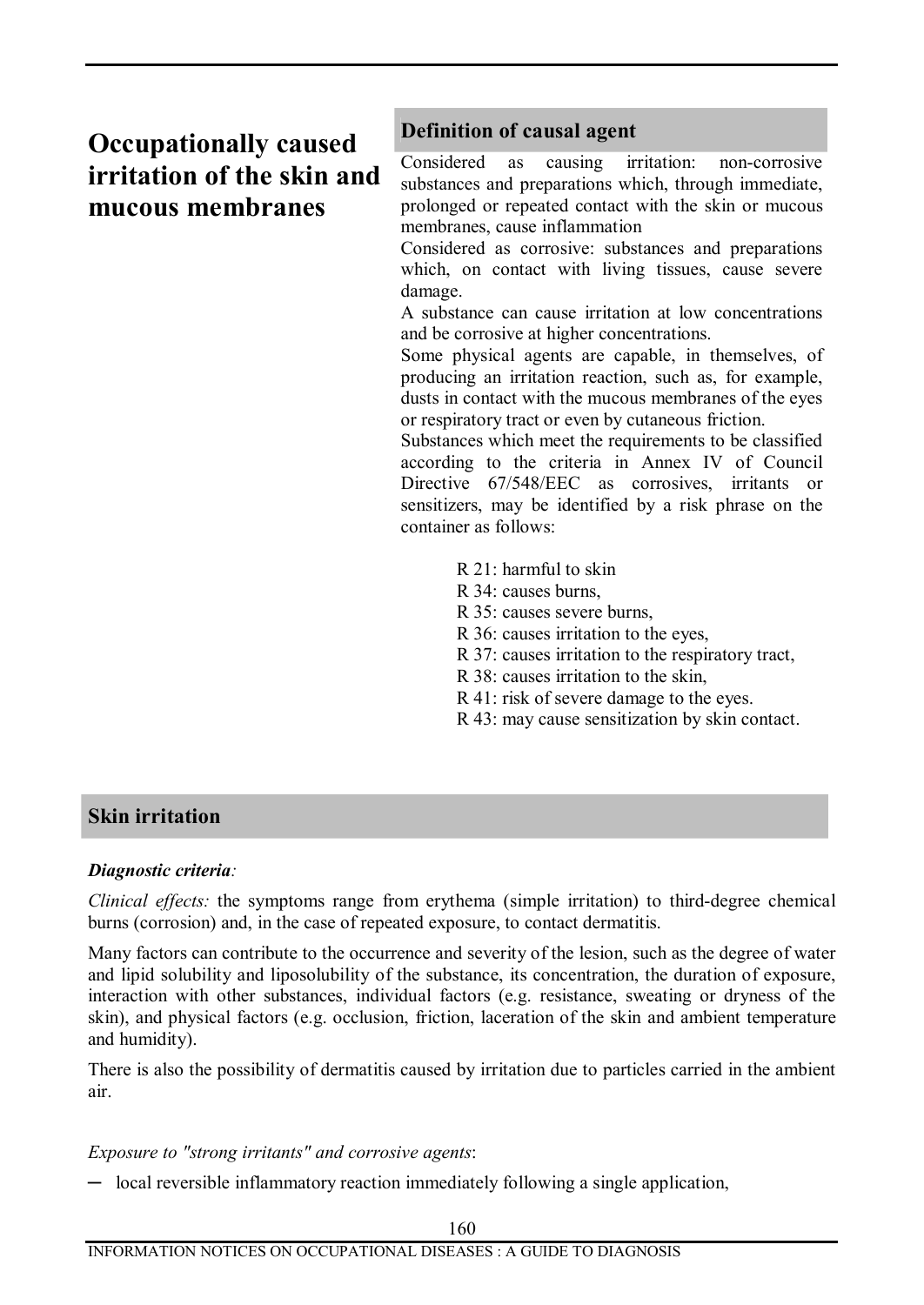─ in severe cases: caustic effect, chemical burns with necrosis and the possibility of sequelae (scarring).

For example: strong alkalis and acids.

#### *Exposure to "relatively mild irritants":*

These are substances which, under normal conditions of use, only cause irritation of superficial skin layers or substances causing defatting of the skin resulting in dermatitis after prolonged exposure.

The symptoms generally only appear after repeated or prolonged contact. Physical factors and multiple chemical exposure often play a role. For example: soaps and detergents.

#### *Repeated long-term exposure:*

Thickening and lichenification of the skin (with painful fissures) can occur after several days or weeks of continuous mild irritation, which can develop into chronic dermatitis.

Account should be taken of the possibility of splashes, and of immersion where occlusion increases the irritation (for instance: under rubber or plastic gloves or soaked clothes).

#### *Exposure criteria:*

*Minimum intensity of exposure:* Assessed by anamnesis revealing skin contact with a potentially irritating substance taking into account the process.

There is the possibility of the irritability of the skin persisting: a worker who has developed an irritation reaction to a product may, in some cases, develop greater susceptibility while, clinically, his skin appears to have recovered. The irritation reaction reappears far more rapidly if there is subsequent contact with the substance responsible.

*Minimum duration of exposure:* Usually, several months, but range from a few minutes to a few hours to several weeks, or even longer depending on the intensity of exposure.

*Maximum latent period:* The symptoms must appear during exposure or within 48 hours at the latest.

### **Irritation of the mucous membranes**

# **o Irritation of the eyes**

#### *Diagnostic criteria:*

Clinical effects: the symptoms range from simple conjunctival irritation and tearing to severe corneal damage. Reactions can be diffuse and delayed.

#### *Exposure criteria:*

*Minimum intensity of exposure:* Assessed by anamnesis revealing occupational exposure of the eyes to a potential irritant.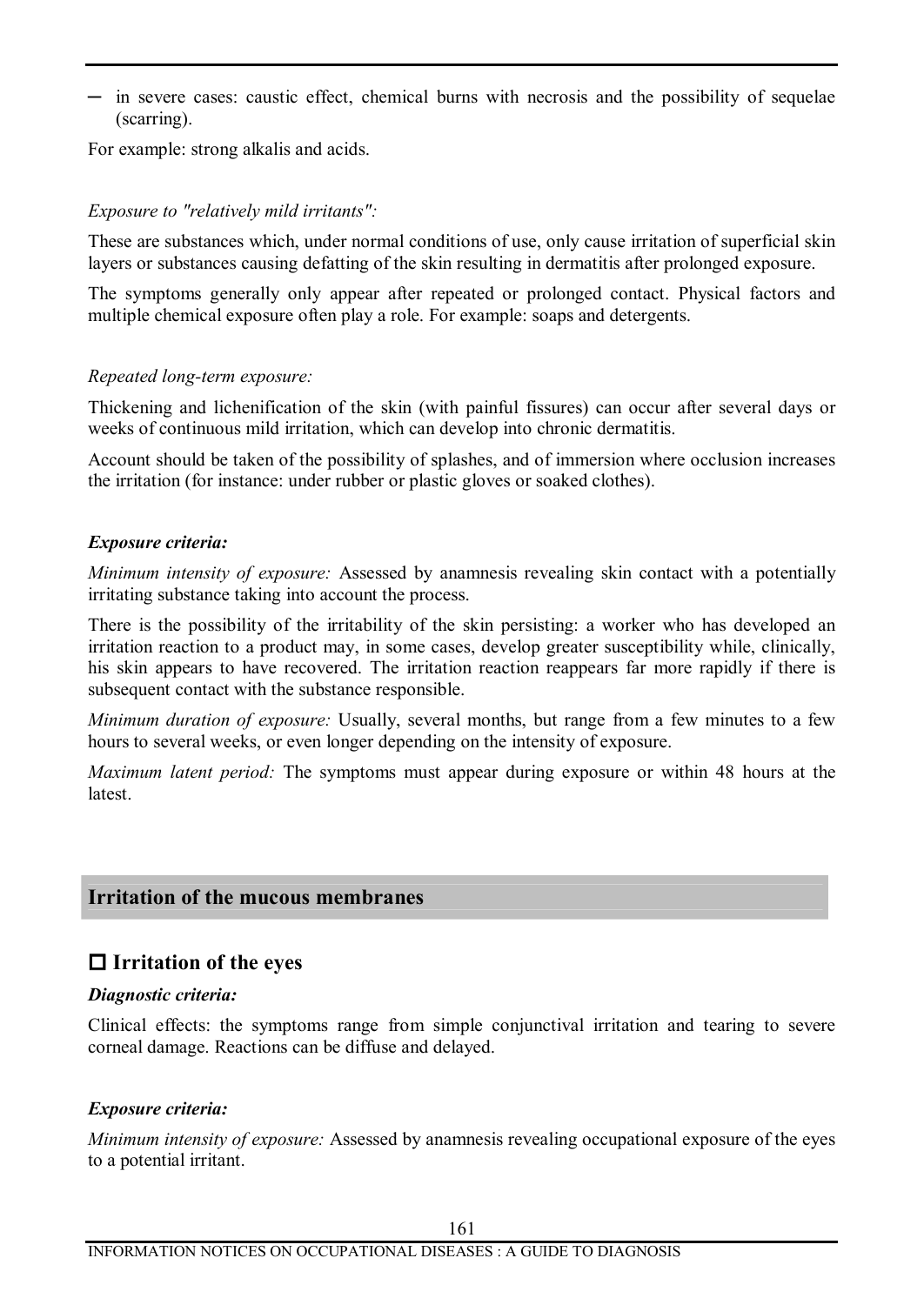*Minimum duration of exposure:* Acute irritation: A few minutes to a few hours depending on the intensity of exposure.

Chronic irritation: Seven days.

*Maximum latent period:* The symptoms must appear during exposure or within 48 hours at the **latest** 

# **o Irritation of the respiratory tract**

Irritation may be caused by dusts, fumes, vapours and aerosols.

As in the case of skin irritation, many factors can contribute to the appearance and severity of the lesions.

Some asthmatics or workers suffering from a disease of the respiratory tract, such as chronic bronchitis, may show increased sensitivity to the action of the irritants.

Particular sensitivity in some subjects who have no respiratory disease is possible.

Smoking or simultaneous exposure to different substances should be taken into account.

### *Diagnostic criteria:*

Clinical effects: range from rhinitis and cough to laryngitis, bronchitis or even chemical pneumonia, pulmonary oedema and obliterating bronchiolitis.

Sequelae may occasionally include emphysema and fibrosis.

Bronchial hyper-reactivity syndrome:

Intense acute exposure to an irritant substance may cause an asthmatic response or bronchial hyperactivity in some workers.

The water solubility of the substance is an important factor in determining the site of action:

| very soluble:       | upper respiratory tract symptoms, within seconds: the irritant effects<br>generally provide adequate warning preventing overexposure, e.g. ammonia,<br>sulphur, dioxide;                                                                     |
|---------------------|----------------------------------------------------------------------------------------------------------------------------------------------------------------------------------------------------------------------------------------------|
| moderately soluble: | upper and lower respiratory tract symptoms, within minutes, e.g.<br>chlorine, fluorine;                                                                                                                                                      |
| slightly soluble:   | lower respiratory tract symptoms, insidious onset. The effects can be<br>delayed (6 to 24 or even up to 72 hours), but are often<br>(but not always) preceded by upper respiratory tract symptoms, e.g.<br>ozone, phosgene, nitrogen oxides. |

### *Exposure criteria:*

*Minimum intensity of exposure:* Variable, according to the potency of the substance.

*Minimum duration of exposure*: Acute irritation: A few minutes to a few hours depending on the intensity of the exposure.

Chronic irritation: Should be assessed by a competent person.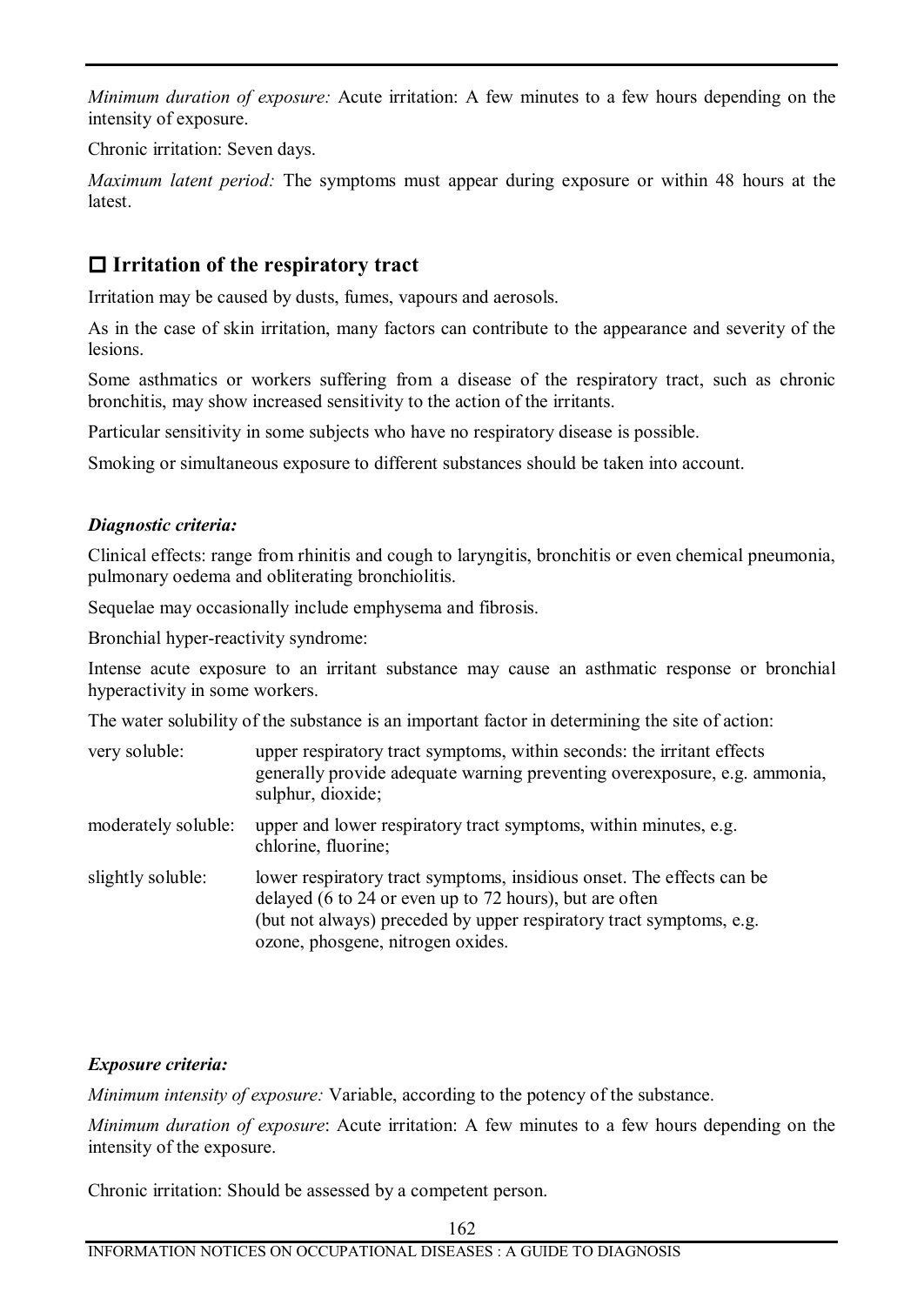*Maximum latent period:* The onset of symptoms should occur during exposure or within 72 hours at the latest. Delayed symptoms are possible with poorly soluble substances.

The first signs of bronchitis should appear during the period of employment causing exposure to the suspected substance.

163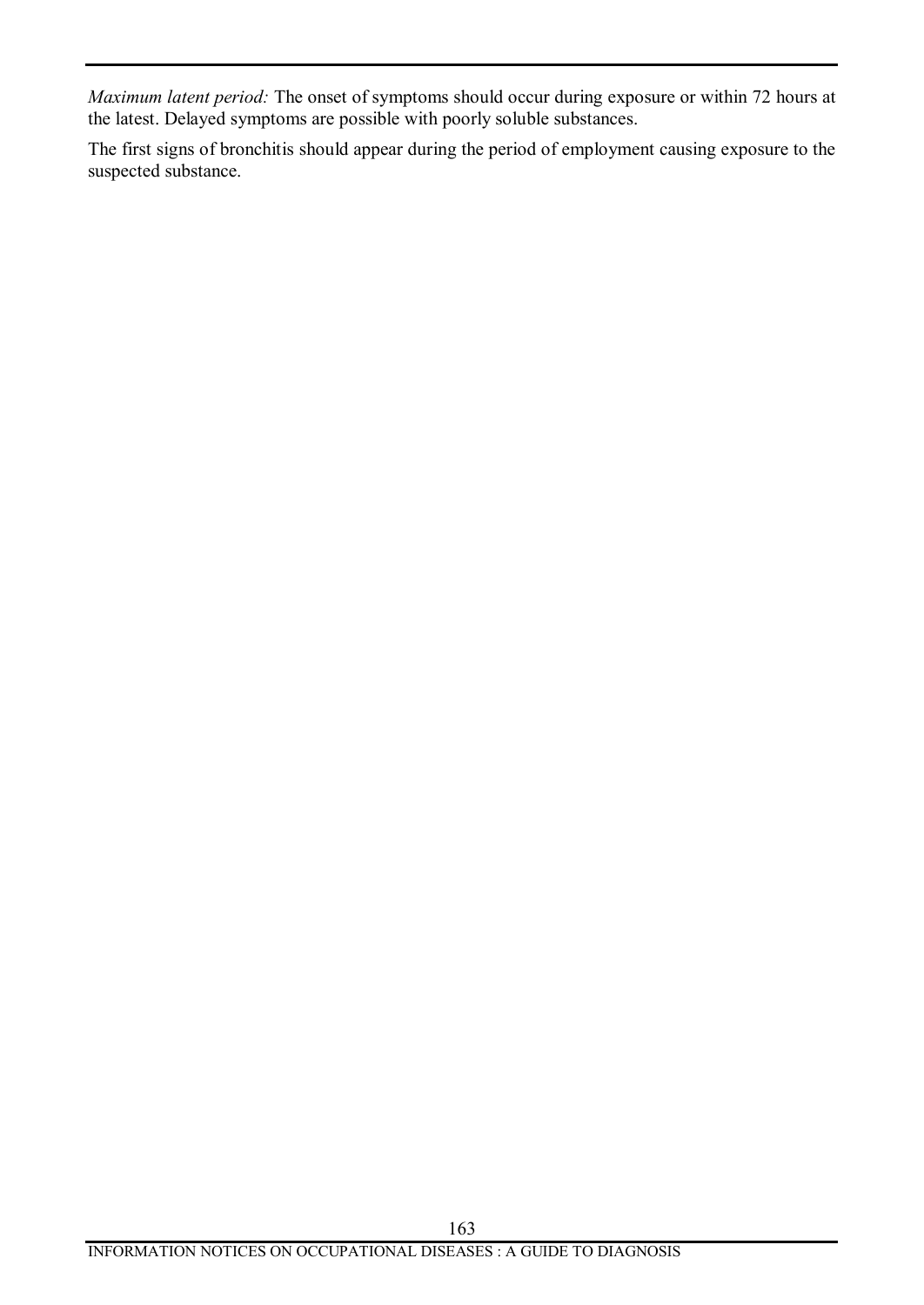# **Methyl acrylate**

## **Definition of causal agent**

Methyl acrylate is a colourless, volatile, flammable liquid with an acrid odour. It polymerizes easily on standing, and the process is accelerated by heat, light and peroxides. It can react vigorously with oxidizing agents.

### *Main occupational uses and sources of exposure:*

Methyl acrylate is used primarily as a acrylonitrile comonomer in the preparation of acrylic and methacrylic fibres. These are used in clothes and furnishings. Methyl acrylate has also been used in the preparation of thermoplastic coatings, adhesives and sealants and amphoteric surfactants for shampoos and vitamin Bl. It may also be used as a microencapsulation mixture component or for the polymerization of radioactive waste into block form. It can serve as a resin in the purification and decolouration of industrial effluents or aid in the timed release and disintegration of pesticides.

## **Toxic effects**

# **o Irritant effects**

Methyl acrylate is a lacrymating agent and irritates the mucous membranes. See above section on *Occupationally caused irritation of the skin and mucous membranes*.

# **o Allergic contact dermatitis**

Methyl acrylate causes sensitization of the skin. Cross reaction may occur with the following compounds: methyl vinyl ketone, 4-vinyl pyridine, trimethylol propane triacrylate and pentaerythritol triacrylate.

No cross reaction with acrylamide and methyl methacrylate is observed.

See above section on *Occupationally caused allergic contact dermatoses***.**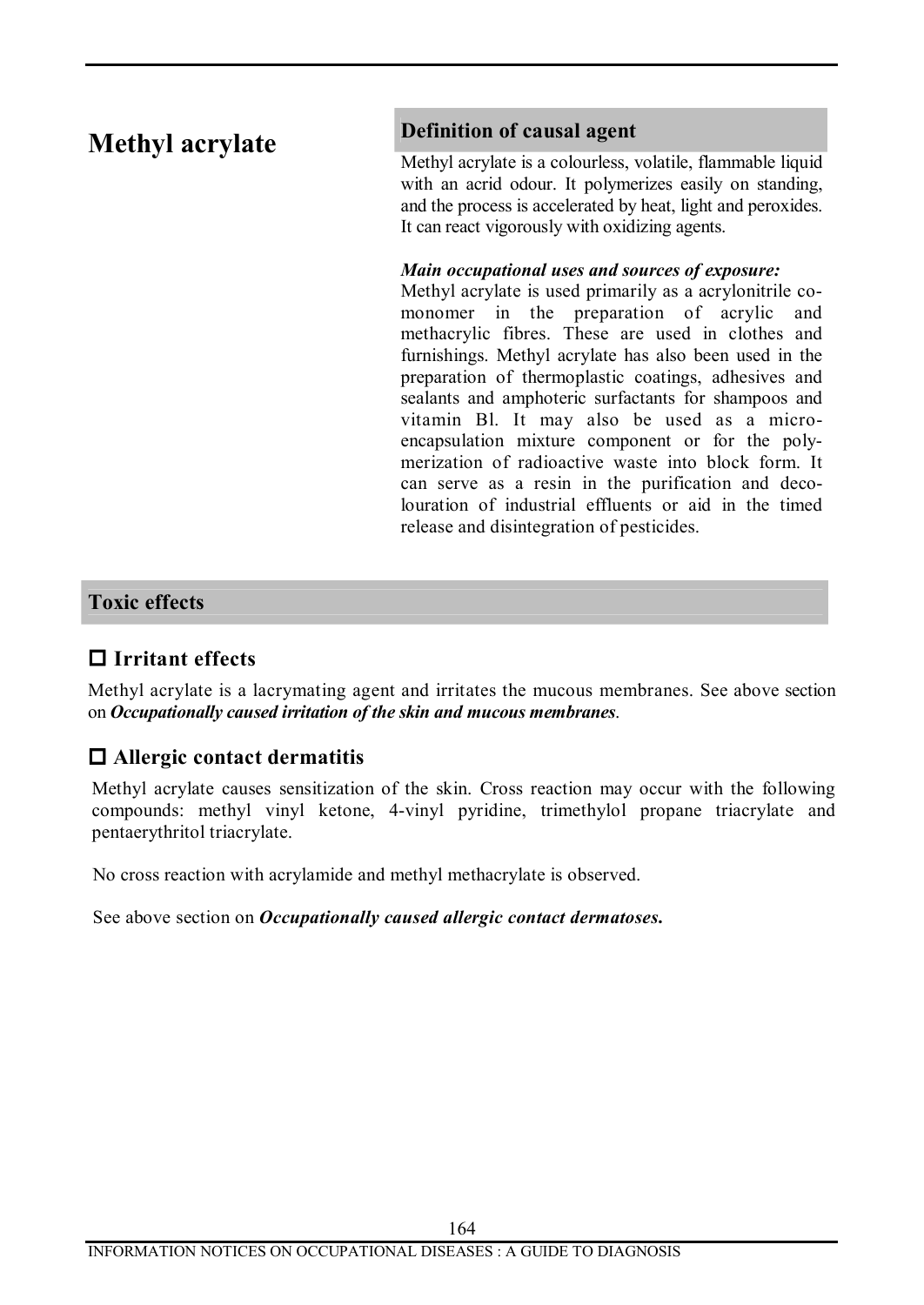# **Dithiocarbamates**

## **Definition of causal agent**

Dithiocarbamates are disulphide carbamate analogues chemically derived from carbamic acid. They are hydrophiles and form heavy, water-soluble metallic complexes with metals such as, for example, manganese, zinc, iron, sodium. Some metallic dithiocarbamate compounds used as fungicides are insoluble in water but soluble in non polar solvents.

#### *Main occupational uses and sources of exposure:*

Dithiocarbamates are mainly used in agriculture as fungicides and herbicides. Some dithiocarbamates are used in the chemical industry, as accelerators in the synthesis of plastics, or in vulcanization processes.

## **Local toxic effects**

# **o Irritant effects**

Dithiocarbamates may cause slight skin irritation.

See document on occupationally caused irritation of the skin and mucous membranes.

# **o Allergic effects**

Dithiocarbamates (notably manganese and zinc derivatives) can cause allergic contact dermatitis.

See above section on *Occupationally caused allergic contact dermatoses***.**

# **Chronic systemic effects**

Dithiocarbamates, and in particular ethylenebisdithiocarbamates can exert, for very high exposures, a goitrogenic effect, due to the inhibition of the synthesis of thyroid hormones exerted by the main metabolite of these compounds, ethylenethiourea (ETU). As a consequence of the decrease of the synthesis of thyroid hormones, there is a compensative hypersecretion of thyroid stimulating hormone (TSH) which causes the goitrogenic effects. A goitrogenic effect has been observed in the past in heavily exposed workers, but it has never been reported in most recent periods.

The suspicion of a possible carcinogenicity for humans of ETU (thyroid cancer) in the conditions of exposure typical of the workplace has been ruled out by IARC.